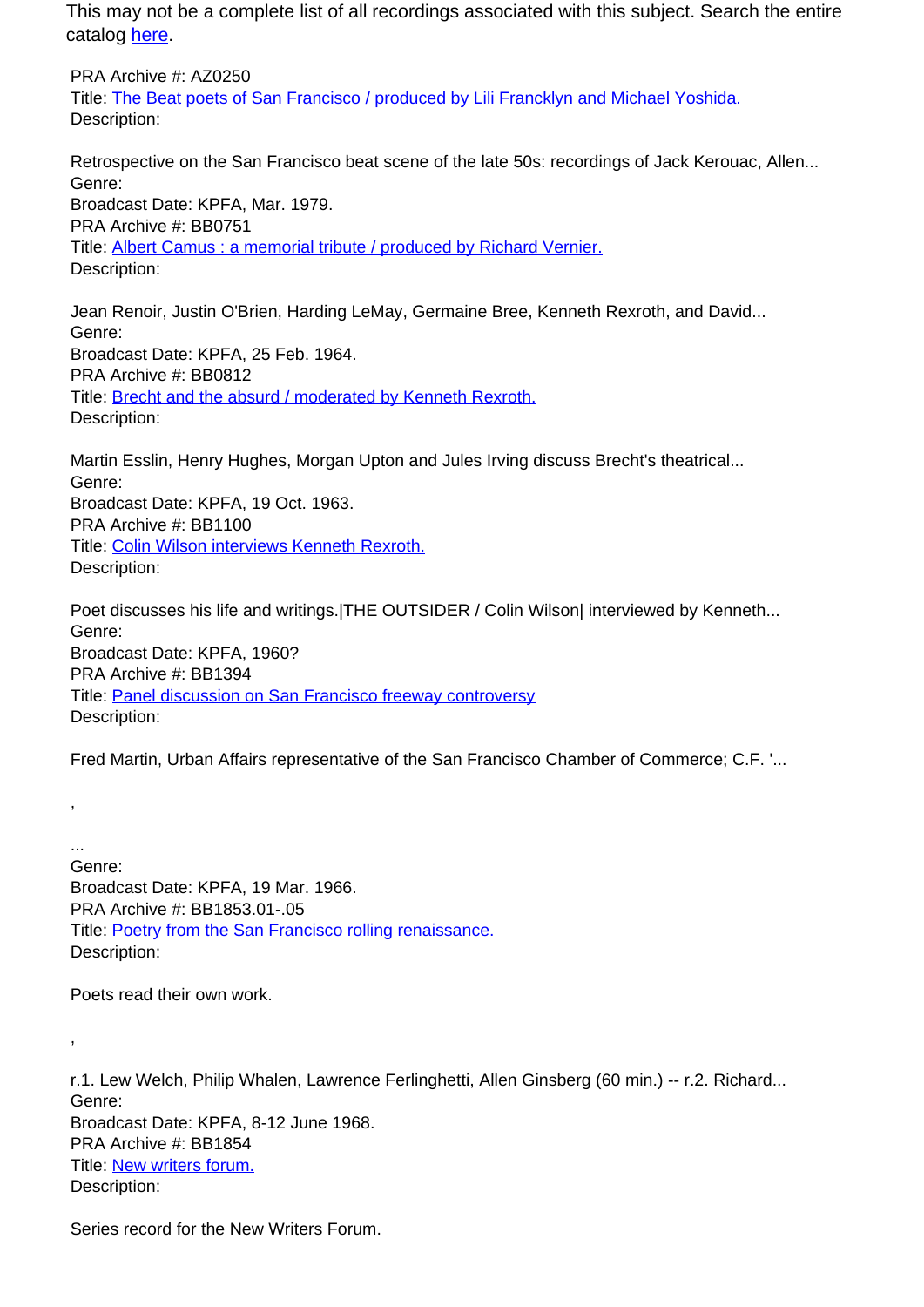This may not be a complete list of all recordings associated with this subject. Search the entire catalog here.

pt.1. Brother Antoninus, Kenneth Rexroth, George... Genre: Broadcast Date: KPFA, 19 Oct. 1967-23 May 1968. PRA Archive #: BB2841.01-.03 Title: Young American poets / introduced and moderated by Roger Aplon and Kenneth Rexroth. Description:

Emerging American poets read selections of their own work.

,

,

pt.1. Sotere Torregian, Kathleen Fraser, and Julia Vinograd (2 reels : 101 min.) -- pt.2. Ronald... Genre: Broadcast Date: KPFA, 4-18 Jan. 1969. PRA Archive #: BB3804 Title: From the poetry center. (Series Record) Description:

Series record describing series of poets reading at the Poetry Center.

pt.1. Anne Sexton (30 min.) -- pt.2. Marianne Moore (22 min.) -- pt.3. Alan Tate (35 min.) -- pt... Genre: Broadcast Date: WBAI, 1965. PRA Archive #: KZ0029 Title: Heart's garden : garden's heart / Kenneth Rexroth ; interviewed by Paul Vangelisti and Paul Portuguese. Description:

Poet discusses his opposition to America, aesthetics, cultural revolution, political art, and... Genre: Broadcast Date: KPFK, Nov. 20, 1976. PRA Archive #: BB1953 Title: Peter Yates on Patchen. Description:

Yates discusses the life and work of the poet Kenneth Rexroth. Genre: Broadcast Date: KPFA, 29 Nov. 1966. PRA Archive #: BB2907 Title: A Critical evaluation of Kenneth Rexroth / Thomas Parkinson. Description:

Examination of Rexroth's poetry. Genre: Broadcast Date: KPFA, 21 Dec. 1970. PRA Archive #: BB3840.02 Title: Kenneth Rexroth. Description:

Poet reads selections of his work. Genre: Broadcast Date: WBAI, 23 Mar. 1966. PRA Archive #: BB1853.01